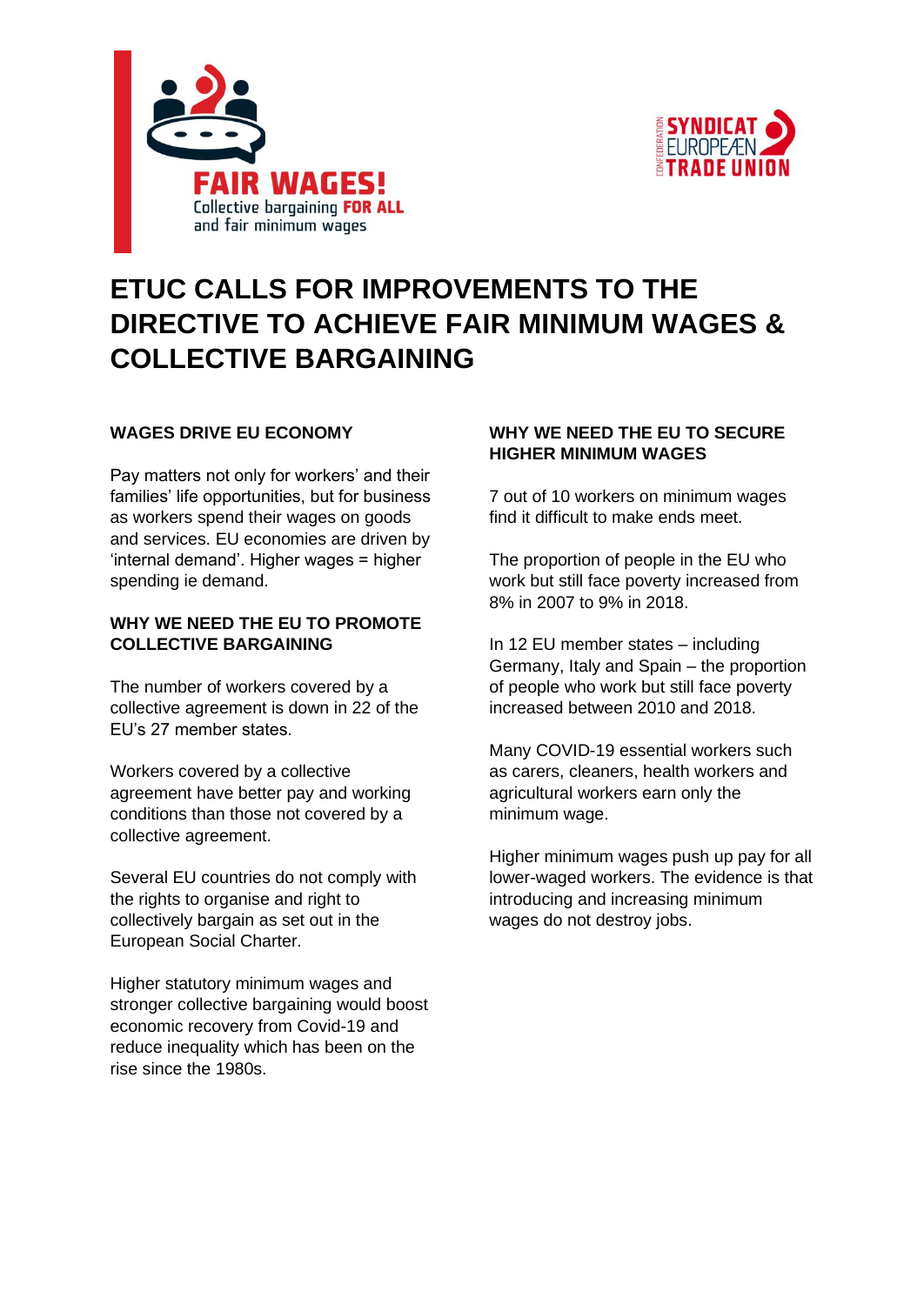



In October 2020 the European Commission published its proposal for an **EU DIRECTIVE ON ADEQUATE MINIMUM WAGES IN THE EU**

| <b>ETUC welcomes</b>            | <b>AMENDMENTS ARE NECESSARY to protect against</b>                                                   |
|---------------------------------|------------------------------------------------------------------------------------------------------|
|                                 | unintended consequences and detrimental impact and                                                   |
|                                 | to ensure that the Directive lives up to its stated aims                                             |
| It is a Directive $=$ a binding |                                                                                                      |
| law                             |                                                                                                      |
| The 'legal base' is the right   |                                                                                                      |
| one - working conditions        |                                                                                                      |
| It obliges member states to     | <b>Article 4</b>                                                                                     |
| take action to promote          | It is essential to changes the definition of collective                                              |
| collective bargaining           | bargaining to protect the prerogatives of trade unions (this                                         |
|                                 | means replacing "workers organisations" with "trade                                                  |
| All member states with less     | unions"). It is unacceptable if employers seek to replace                                            |
| than 70% of workers             | trade unions with works councils or other non trade union                                            |
| covered by collective           | workers' representatives.                                                                            |
| bargainng to a National         | Member States must be specifically required to increase                                              |
| <b>Action Plan to boost</b>     | collective bargaining coverage and to ensure the respect of                                          |
| collective bargaining           | the right to collective bargaining for all workers, including                                        |
|                                 | non-standard and self-employed workers.                                                              |
|                                 | The framework of enabling conditions must be such that the                                           |
|                                 | national action plans can have real improvements (really                                             |
|                                 | contribute to increase collective bargaining coverage).<br>Include provisions against union busting. |
|                                 | <b>Article 5</b>                                                                                     |
| It obliges EU member            |                                                                                                      |
| states to promote adequate      | Delete "productivity" from the criteria, it is inappropriate to                                      |
| statutory minimum wages         | make increases in minimum wages dependent on workers                                                 |
|                                 | increasing their productivity.                                                                       |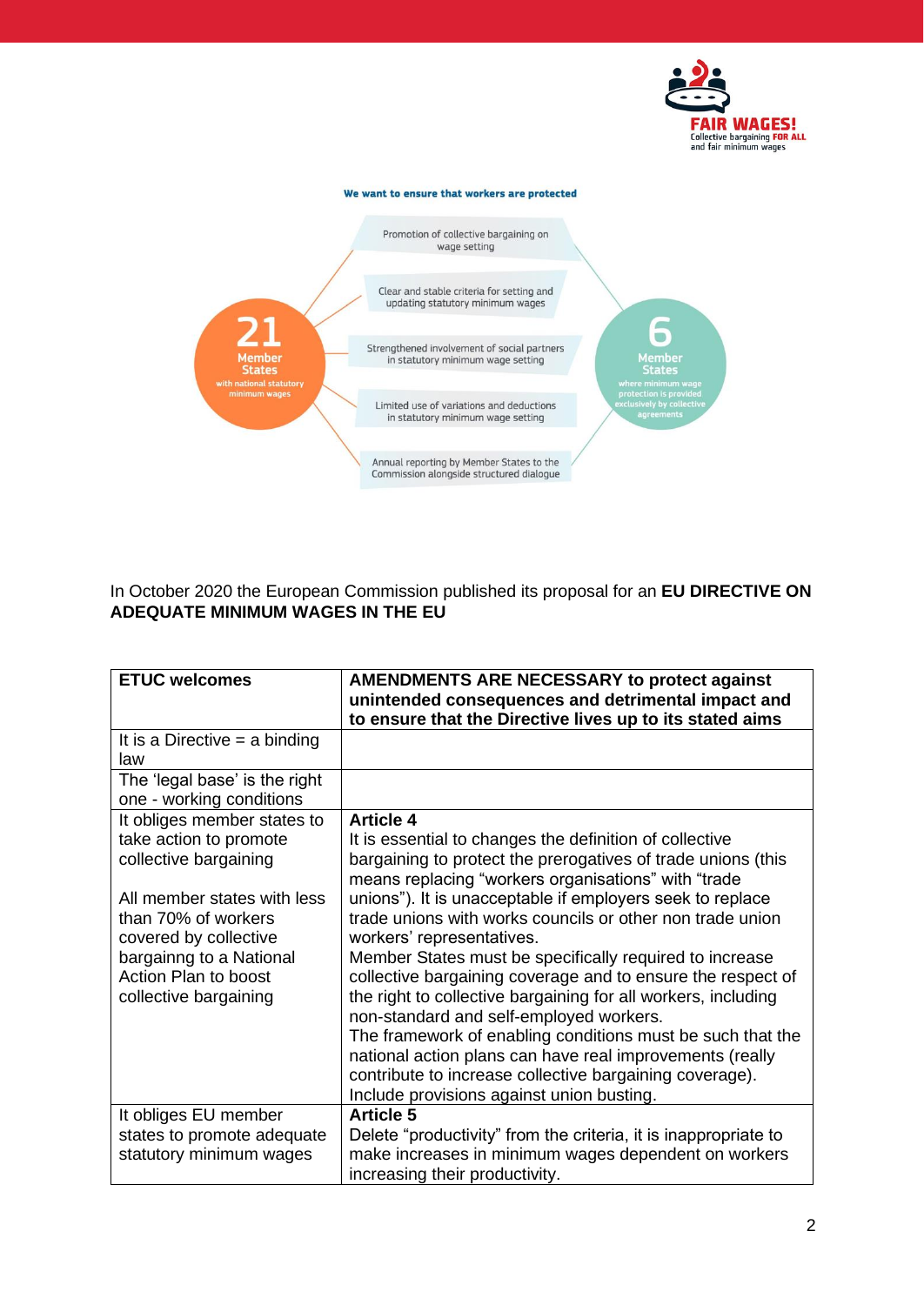

| and guarantees the<br>involvement of trade unions                                                                                                                                           | The Directive should introduce a threshold of decency of<br>60% of the gross national median wage and 50% of the<br>gross national average wage below which statutory<br>minimum wages must not be paid.<br>The ETUC is also calling for amendments to ensure that the<br>'adequacy' requirement in the Directive always means that<br>Member States decide the level at which their statutory<br>minimum wages are to be paid (above the threshold) and<br>that their statutory minimum wages are paid enough to<br>ensure a decent standard of living.<br><b>Article 6</b><br>The Directive must include an obligation on Member States<br>to end exclusions from statutory minimum wages (eg for<br>young workers, domestic workers, migrant workers), sub-<br>minimum rates (eg for young workers) and deductions (eg<br>for uniforms or training)                                                                                                                                                                                                                                                        |
|---------------------------------------------------------------------------------------------------------------------------------------------------------------------------------------------|---------------------------------------------------------------------------------------------------------------------------------------------------------------------------------------------------------------------------------------------------------------------------------------------------------------------------------------------------------------------------------------------------------------------------------------------------------------------------------------------------------------------------------------------------------------------------------------------------------------------------------------------------------------------------------------------------------------------------------------------------------------------------------------------------------------------------------------------------------------------------------------------------------------------------------------------------------------------------------------------------------------------------------------------------------------------------------------------------------------|
|                                                                                                                                                                                             | <b>Article 8</b><br>Strengthen the controls and intensity of field inspections<br>and guarantee that inspectorates and other bodies<br>responsible for the enforcement of statutory minimum<br>wages have the necessary human and financial resources.                                                                                                                                                                                                                                                                                                                                                                                                                                                                                                                                                                                                                                                                                                                                                                                                                                                        |
| Requires member states to<br>insist that companies<br>benefitting from public<br>procurment respect wages<br>defined in collective<br>agreements in their sector<br>and region              | <b>Article 9</b><br>Changes are needed to oblige Member States to ensure<br>that companies that access public procurement contracts or<br>benefit from public funds are party to a collective agreement<br>and that any employer who denies workers their trade union<br>rights is prevented from accessing public contracts and<br>funds.                                                                                                                                                                                                                                                                                                                                                                                                                                                                                                                                                                                                                                                                                                                                                                    |
| It aims to protect national<br>industrial relations<br>traditions: no EU country is<br>required to introduce a<br>statutory Minimum Wage or<br>collective bargaining<br>extension mechanism | <b>Article 10 &amp; Missing safeguards</b><br>Member States must not be obliged to record / require the<br>publication of collective agreements which are not<br>universally applicable.<br>The monitoring mechanism should ensure the participation<br>of social partners.<br>The monitoring mechanism must aim at ensuring the<br>respect of the objectives of the Directive, i.e. at<br>guaranteeing that statutory minimum wages are adequate<br>and that collective bargaining coverage increases and the<br>right to collective bargaining is respected (i.e. the monitoring<br>mechanism cannot be used to push wages down or to<br>undermine collective bargaining).<br>Ensure that the Directive respects the different wage setting<br>systems, for Member States where both statutory minimum<br>wages and collective bargaining systems operate and for<br>Member States where wages are defined only through<br>collective bargaining.<br>The Directive needs to be amended to include adequate<br>safeguards so that the Scandinavian industrial relation<br>systems are guaranteed protection. |